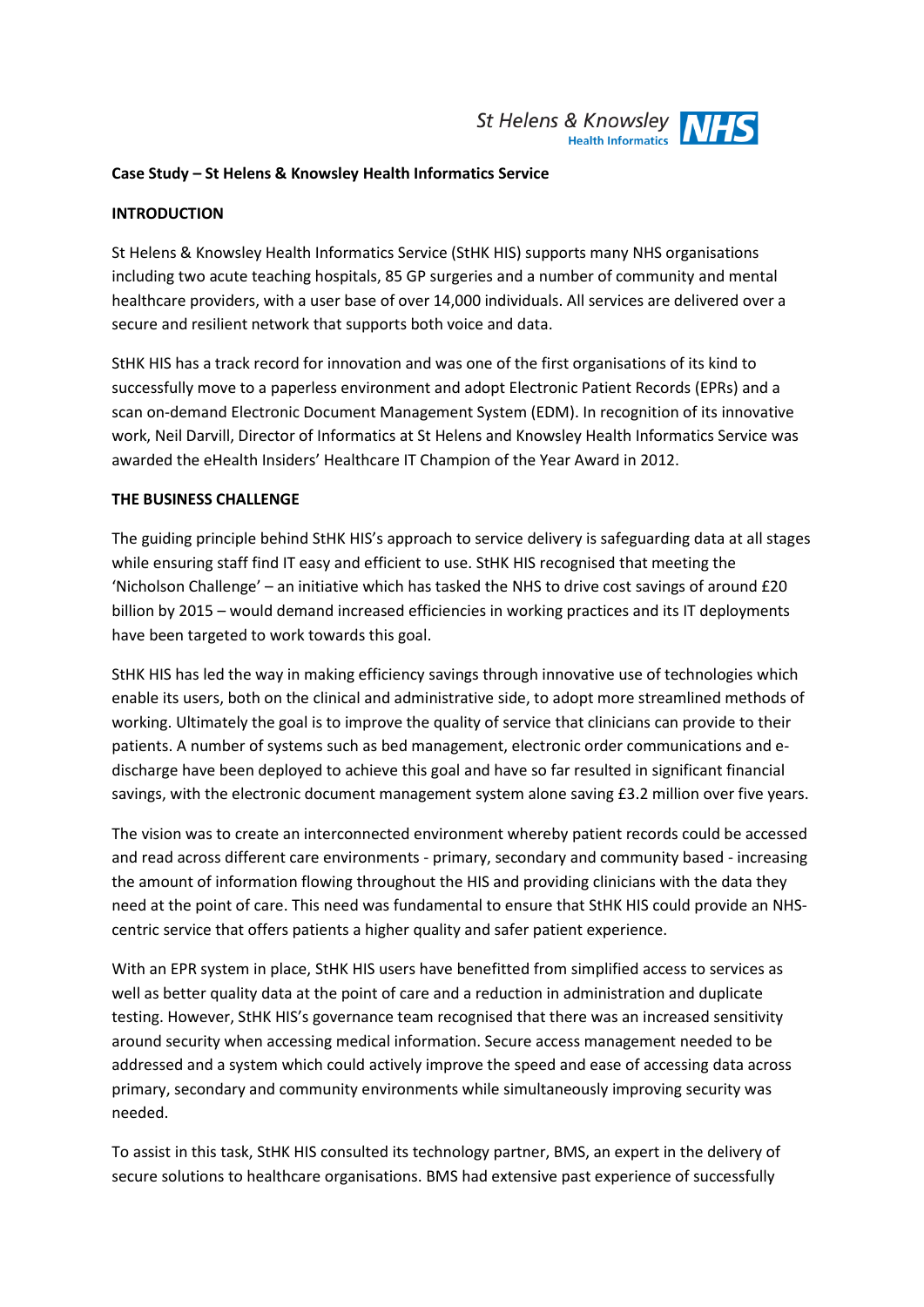deploying healthcare IT and workflow solutions at NHS organisations including Royal Liverpool and Broadgreen University Hospitals NHS Trust and East Cheshire NHS Trust.

# **THE SOLUTION**

To secure access to patient data and improve care provider efficiency, StHK HIS worked with BMS to rollout Imprivata OneSign. An initial procurement of 5,000 licenses allowed StHK HIS to take a clinical workflow centric approach to security, placing an emphasis on keeping data flowing between authorised users as and when it is needed, regardless of their location.

BMS worked with StHK HIS to classify workstations across the primary and secondary care sites into two groups: On-ward workstations were marked as Red and do not allow staff to access home files or save work; off-ward workstations were marked as Blue and offer greater flexibility to singleusers/clinical staff that are accessing data from traditional office locations. The Blue workstations provide access to additional applications such as Microsoft Office and are also used within GP practices. The initial rollout prioritised Red workstations and began in August 2012. Each user was assigned the CfH Smartcard for second factor authentication which also allows clinicians quick access to shared workstations in busy on-ward environments like A&E where fast user switching is imperative.

To date, the solution has been rolled out across 90% of the StHK HIS's GP practices with the remaining 10% expected to be operational in the coming weeks. This means that 77 GPs serving over 450,000 patients now benefit from secure and streamlined access to their applications, resulting in an improved workflow which enables them to spend more time with patients. The secondary care environments have also widely deployed the solution; all nursing workstations, 27 wards, the operating theatres and maternity unit at Whitson hospital are benefitting from improved workflows and security as a result of OneSign. Moving forward, the HIS plans to extend Imprivata OneSign to support strong authentication on tablets and other mobile devices.

"Fundamentally, our whole IT security deployment was conceived with the aim of improving patient care whilst making efficiency savings. We want staff to be treating patients, not tackling IT issues, and the beauty of the model we now have in place, with Imprivata OneSign at its core, is that we are already seeing significant gains in staff productivity and end-user satisfaction," said Neil Darvill, Director of Informatics, St Helens & Knowsley Health Informatics Service. "It's a great example of technology fitting around and enabling natural workflows, enabling care, rather than dictating how clinicians go about their work."

## **THE RESULTS AND BENEFITS**

The deployment of Imprivata OneSign by StHK HIS has enabled clinicians to quickly and securely access electronic patient data, whether that be from inside the hospital buildings or from primary care practices. As the deployment extends to cover community and mental healthcare over the course of 2013, the solution will support a fully streamlined and connected network of users, allowing StHK HIS to achieve its goal of placing quality care at the very core of IT enablement.

Streamlined and secure access to electronic patient data across primary and secondary services has been further supported by a reduction in the amount of time that users spend authenticating to clinical applications each day. The log on process was cited as a key pain point for clinical users at the